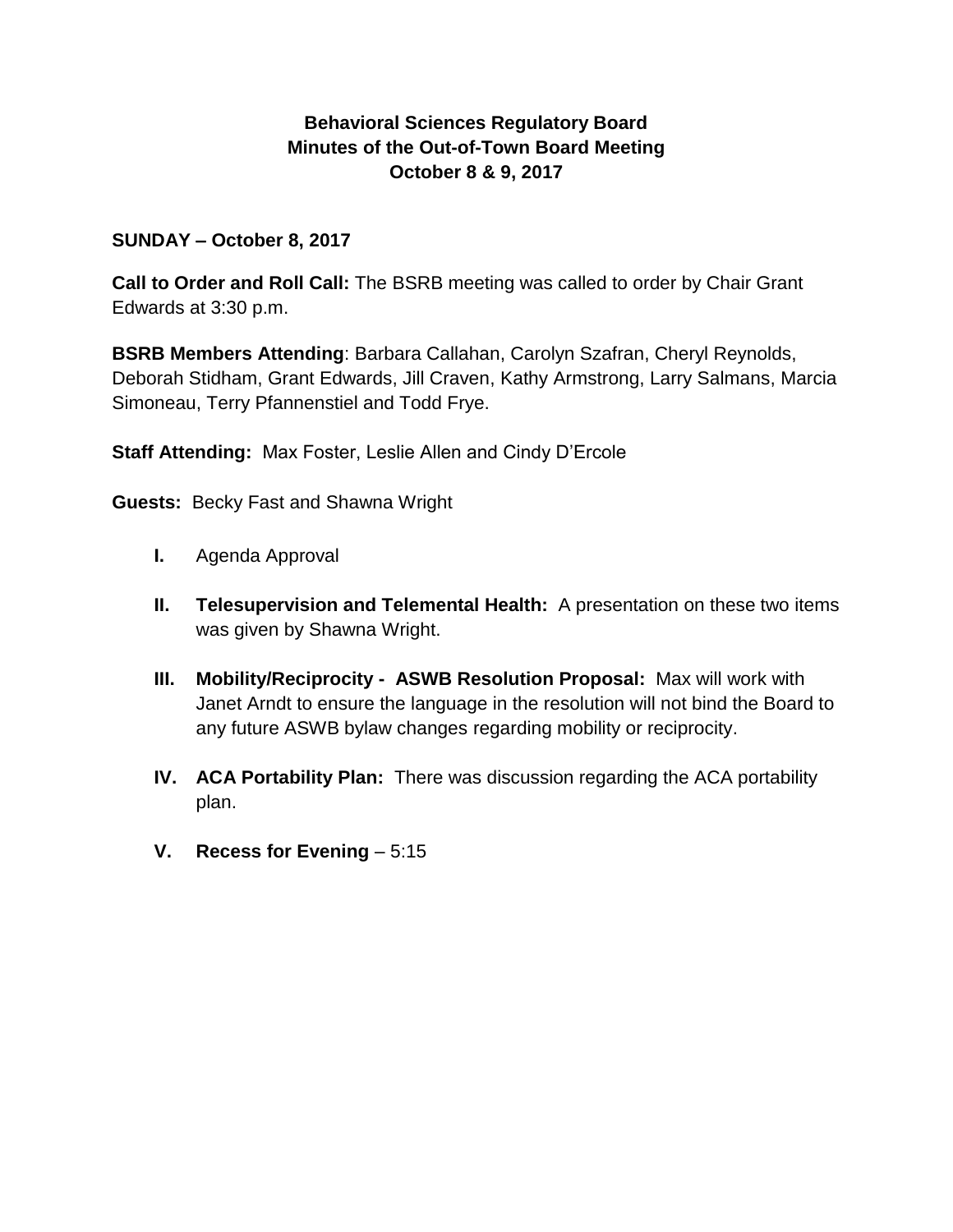# **Behavioral Sciences Regulatory Board Minutes of the Out-of-Town Board Meeting October 8 & 9, 2017**

# **MONDAY – October 9, 2017**

### **Reconvene Meeting and Roll Call to Order and Roll Call:**

**BSRB Members Attending**: Barbara Callahan, Carolyn Szafran, Cheryl Reynolds, Deborah Stidham, Grant Edwards, Jill Craven, Kathy Armstrong, Larry Salmans, Marcia Simoneau, Terry Pfannenstiel and Todd Frye.

**Staff Attending:** Max Foster, Leslie Allen and Cindy D'Ercole

**Guests:** Becky Fast, Jamie Price and Kevin Piske

- **VI. Legislative Agenda:** The Board would like the following items addressed in the 2018 Legislative Session.
	- a. Amend K.S.A. 65-5809, 65-6311, 65-6408, 65-6615, 74-5324 and 74-5369 by adding language that would allow the Board to consider disciplinary action on any type of license held in another state when determining eligibility for licensure.
	- b. Amend K.S.A. 65-6408 by adding language to allow those applicants with degrees in related fields and have completed all required counseling coursework to be licensable.
	- c. Add language that would allow the Board to offer an applicant an alternate route than denial when they are very close to meeting licensure requirements. Additionally, the ability to offer an applicant who is licensed in another state a temporary license to practice while they are completing additional requirements for Kansas licensure.
	- d. Fix a few statutes that have created problems since the BSRB 2016 bill.
	- e. Add a requirement for clinical social work supervisors to be board-approved.
	- **VII. Composition of the Board** the Board discussed possible corrections to the March 13, 2017 Board meeting minutes regarding adding one or more social work members to the Board.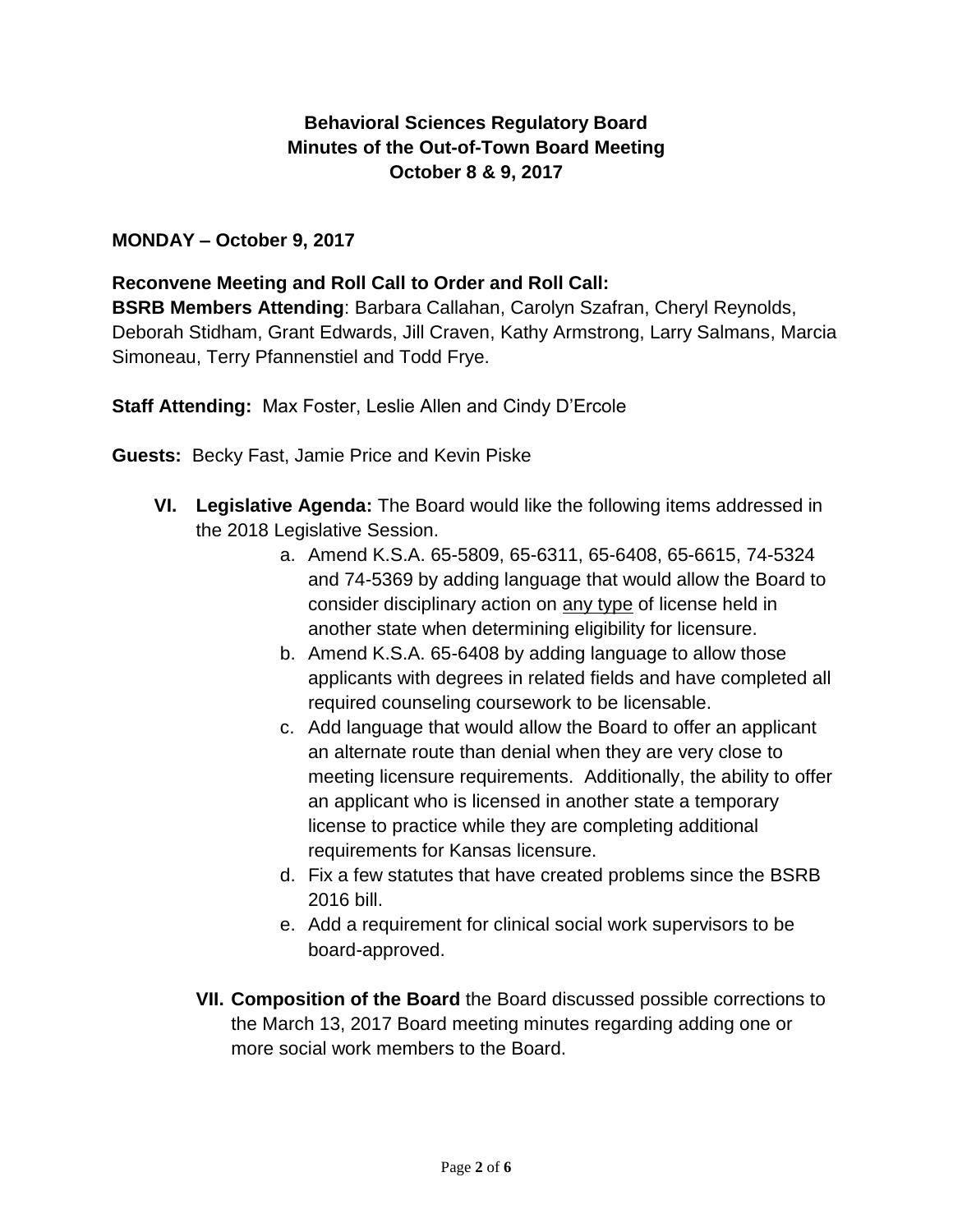**Motion:** Cheryl moved to leave the previously approved minutes of March 13, 2017, as written. Kathy seconded the motion. Motion carried.

Additionally, it was decided by Board consensus to request the input of all the professional associations regarding their thoughts on the structure of the Board.

# **The Board recessed for a fifteen-minute break at 10:15 a.m.**

### **The meeting was reconvened at 10:30 a.m.**

- **VIII.Behavior Analysis – Who Can Practice:** Jamie Price provided information to the Board regarding the practice of Targeted Case Managers. Specifically, when working with Intellectually/Developmentally Disabled adults and older children what are the requirements for supervision. Does the practice of a Targeted Case Manager require supervision from a Behavior Analyst.
- **IX. Kevin Piske – LP Applicant:** Presented information regarding the disciplinary action on his Nebraska Psychology License.

# **The Board recessed for lunch at 11:45 a.m.**

#### **The meeting was reconvened at 1:15 p.m.**

**X.** Regular Session

# a. **Approval of Board Meeting Minutes**

**Motion:** Cheryl moved to approve the **July 10, 2017** minutes.

- Cheryl noted that she was not present for the September meeting.

**Motion:** Cheryl moved to approve the **September 12, 2017** minutes with the above correction. Jill seconded the motion. The motion carried.

# b. **Approval of Newly Issued Licenses**

**Motion:** Todd moved to approve the licenses issued from July 1, 2017 through September 30, 2017. Cheryl seconded the motion. The motion carried.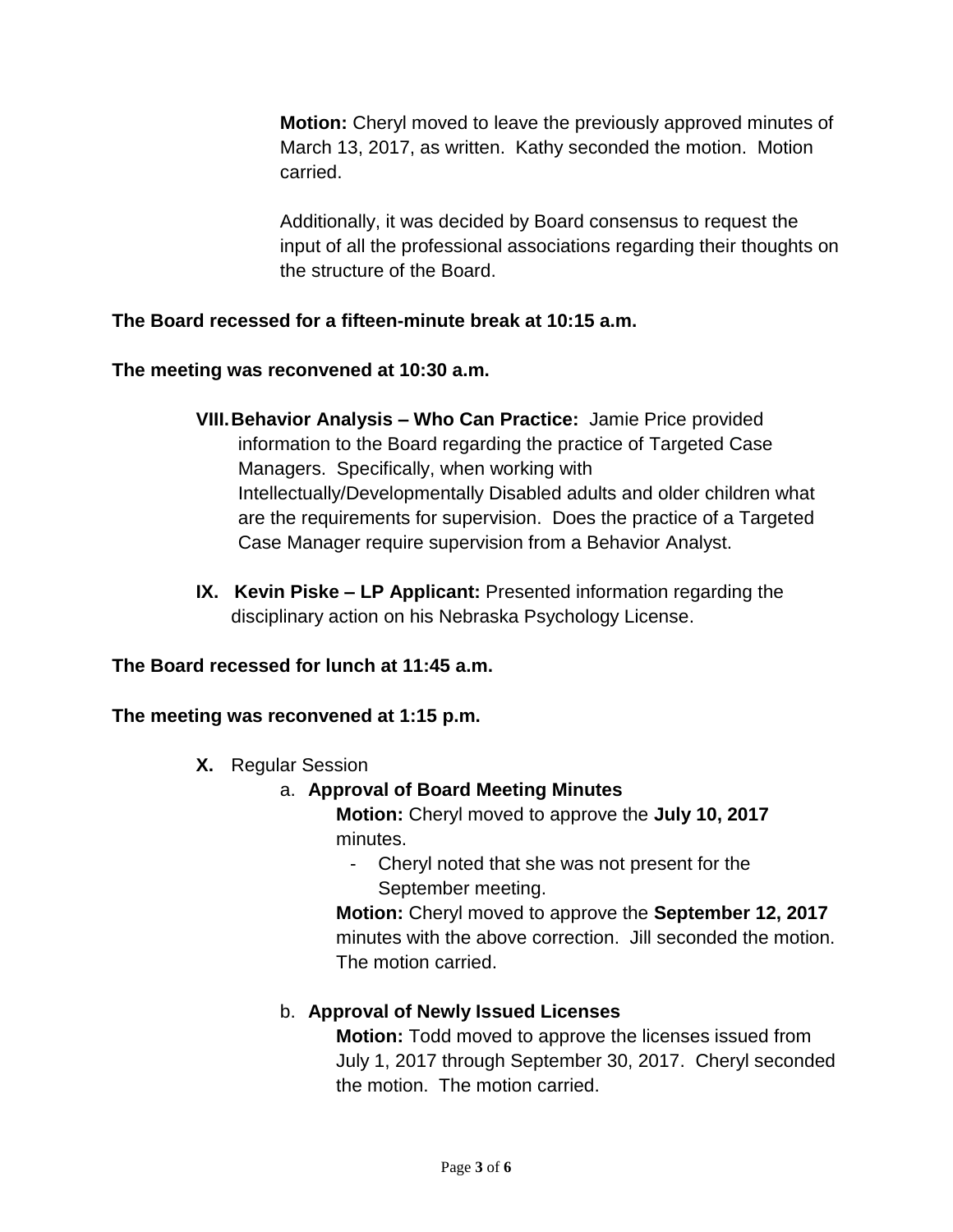## c. **Public Comments**

None

### d. **Executive Director's Report**

- 1. Fiscal Activity Close of Fiscal Year 2017
- 2. Budget Activity
- 3. Public Hearing on Permanent Regulations for LPC and LCMFT Board-Approved Clinical Supervisors
- 4. Meetings Attended
	- Becky Fast KNASW Executive Director
	- KDADS Incompatibility of statutes
	- NBCC Annual Meeting
	- Non-Cabinet Agency Heads
	- Open Enrollment Health Insurance
- 5. Medicare Denial of Payment Licensed Clinical Psychotherapist
- 6. LSCSW Application Employment Supervisor Reference
- 7. Ergonomic Evaluations of All Office Work Stations
- 8. New OITS Rules, Fees, Etc. (Cyber Security)
- 9. Audit of P-Card Transactions No Discrepancies Found
- 10.Presentations:
	- LP Postdocs KU Medical Center Max and Leslie
	- BSW Students at FHSU Hays and Garden City Campus – Max and Leslie
	- GKCPA –in November Max
	- MSW Students at WSU on October 30th Max and Joan

# e. **Budget Analysis**

- Max provided a report on the budget

#### f. **Complaint Review Committee Report**

- Reviewed twenty cases, of which there was one CAO, one suspension, one was referred to the District Attorney, two cautionary letters, two diversions, two were tabled and eleven were dismissed as the facts did not support a violation.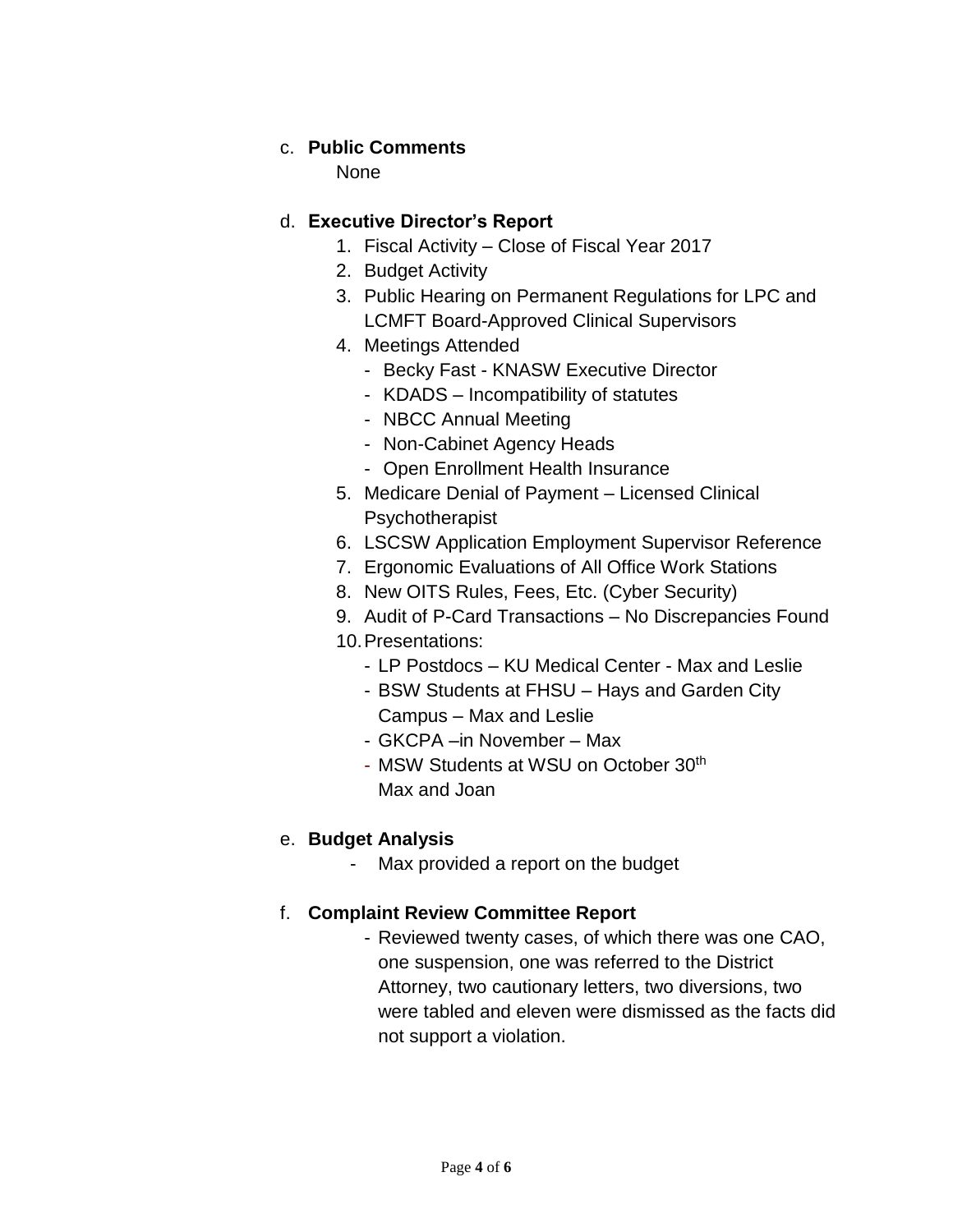# g. **Professions Reports**

The following professions provided an update on advisory committee meetings.

- Psychology
- Social Work
- Professional Counseling
- Masters Level Psychology
- Marriage and Family Therapy
- Addiction Counseling
- Behavioral Analysis

#### h. **Sub-Committee Reports**

None

### i. **LCPC/LCMFT Supervisor Training Standards**

An update was provided to the Board regarding the standards and process for becoming a Board-approved clinical supervisor.

### j. **Addiction Counseling Regulations**

The Board voted to allow the following regulations to begin the process of obtaining official approval of the amendments. All of the motions were identical.

**Motion:** Jill moved to allow K.A.R. 102-7-1, 102-7-3, 102-7-4, 102-7-4b, 102-7-5, 102-7-6, 102-7-7, 102-7-8, 102-7-9, 102-7-11, 102-7-11 to move forward with the process of having the amendments officially approved. Cheryl seconded. The motion passed with a roll call vote:

> Barbara Callahan Yes Carolyn Szafran Yes Cheryl Reynolds Yes Deborah Stidham Yes Grant Edwards Yes Jill Craven Yes Kathy Armstrong Yes Larry Salmans Yes Marcia Simoneau Yes Terry Pfannenstiel Yes Todd Frye Yes